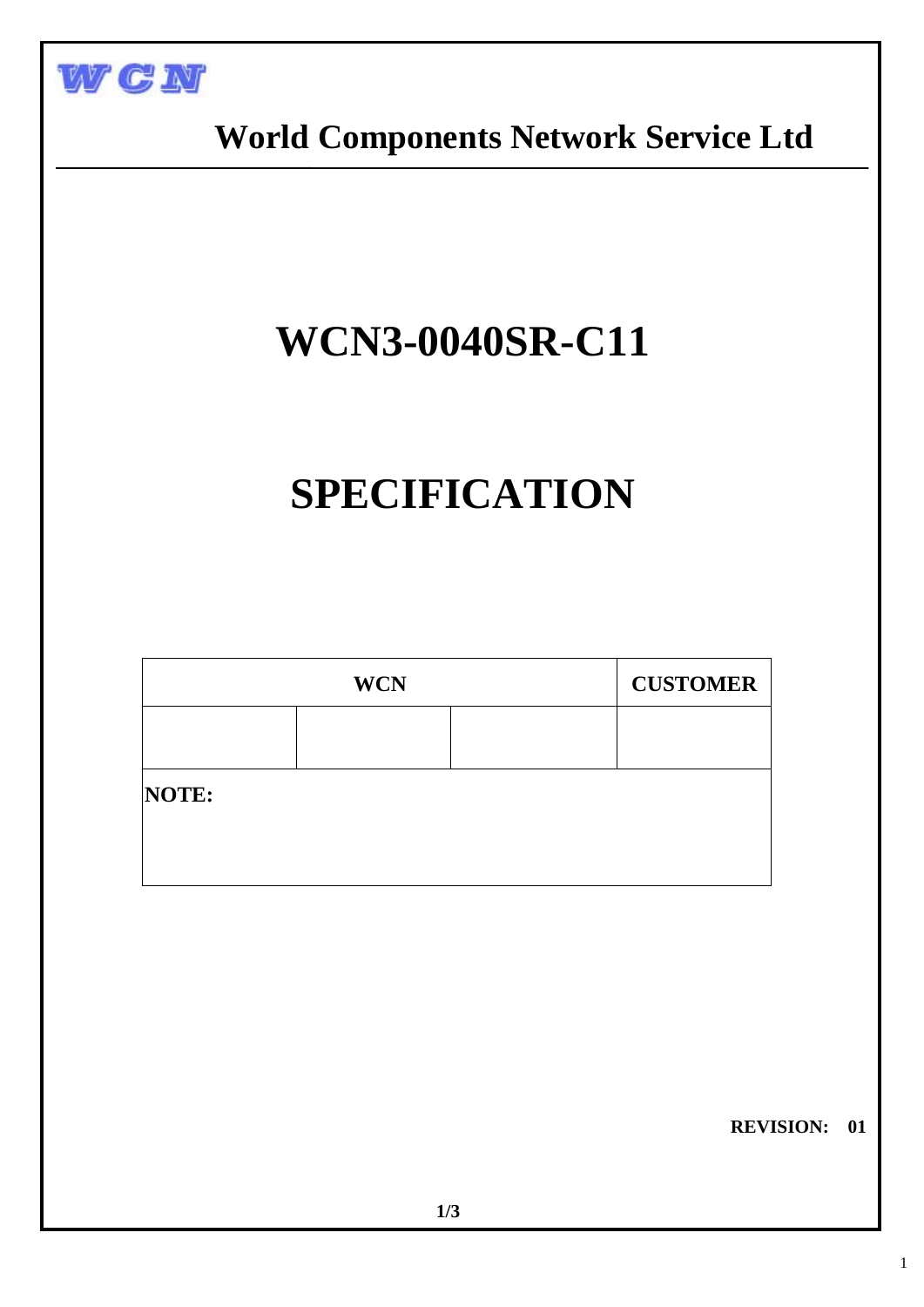

## **World Components Network Service Ltd**

### **Outer Dimension:**



### **Note: Unless otherwise stated , The tolerance is**±**0.25 mm.**





### ■**Pin Connection**

| PIN NO.        | <b>CONNECTION</b> | PIN NO. | <b>CONNECTION</b>           |
|----------------|-------------------|---------|-----------------------------|
|                | <b>Anode E</b>    |         | <b>Anode B</b>              |
| $\overline{2}$ | <b>Anode D</b>    | 8       | <b>Common Cathode Dig.3</b> |
| 3              | <b>Anode DP</b>   | 9       | <b>Common Cathode Dig.2</b> |
|                | Anode C           | 10      | <b>Anode F</b>              |
| 5              | <b>Anode G</b>    | 11      | <b>Anode A</b>              |
| 6              | NC.               |         | <b>Common Cathode Dig.1</b> |